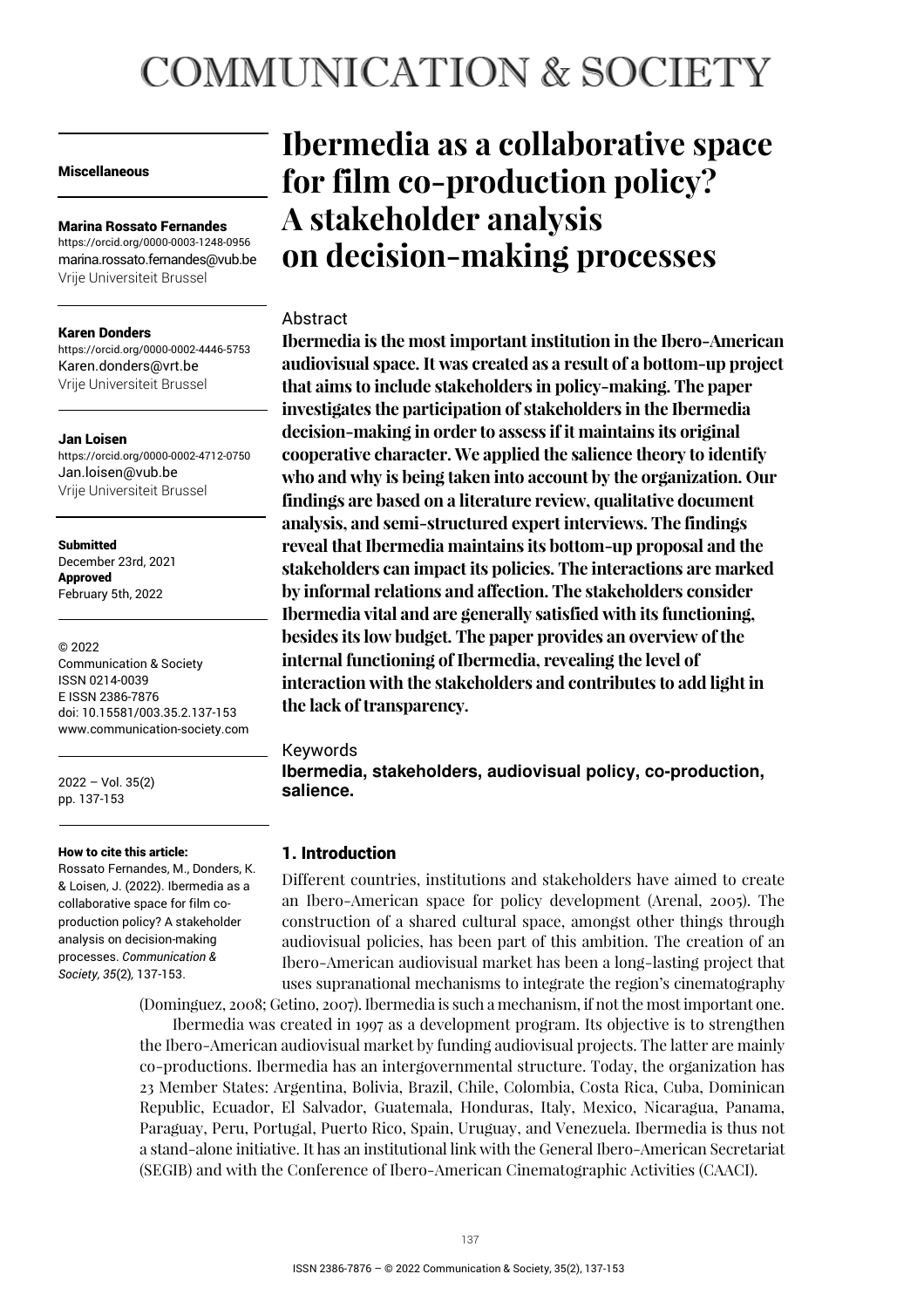Although it is an intergovernmentalist organization, Ibermedia was created as a result of a bottom-up project and has from the outset aspired to include stakeholders such as producers, movie directors and scholars in policy-making. However, the formal role of these stakeholders and their power to shape policies is not clear. While previous research mainly focused on the finances of Ibermedia (González, 2020; Moguillansky, 2019), observations relating to its limited budget and related weaknesses only tell one part of the Ibermedia story. Hardly any attention has been devoted to the actual processes (and the inclusion of stakeholders in those processes) that drive the decision-making structures of what is essentially a supranational body. Such a research approach would be relevant, because a lack of transparency in the processes of Ibero-American collaboration is one of the most prominent points of criticism of the organization (Falicov, 2007; Villazana, 2009), notwithstanding the organization's rhetorical commitment to collaboration and stakeholder engagement. Based on the stakeholder theory developed by Freeman (1984; Freeman, Harrison, Hicks, Parmar,  $\mathcal{C}$  de Colle, 2010), we will scrutinize stakeholder salience on the basis of their urgency, legitimacy and power (Mitchell, Agle & Wood, 1997). In so doing, we will provide an overview of the internal functioning of Ibermedia, revealing the level of interaction with its stakeholders and the disparity of influencing power amongst them.

Hence, this article's core research question is whether and how Ibermedia maintains its original bottom-up cooperational character in strategic decisions-taking. Is there any meaningful stakeholder saliency? Are some stakeholders more equal than others? Or is Ibermedia a prototype of the traditional supranational, member state-led organization? Our findings are based on a literature review, qualitative document analysis, and semi-structured expert interviews (for more on methodology, cf. *infra*).

The article is structured as follows. Firstly, we elaborate on stakeholder theory and stakeholder saliency. Secondly, we outline the methodology. Thirdly, the findings are presented, identifying Ibermedia's interactions with its stakeholders and their salience disparity. After a discussion section, we outline our conclusions. Our main findings are threefold. While the impact of Ibermedia on co-productions might be limited, the stakeholders nevertheless consider it to be vital. Moreover, they regard Ibermedia as an organization that is indeed organized on the basis of multiple stakeholder input and hardly at all by the interests of the nation states. Overall, the stakeholders are happy with what the organization is doing. These findings definitely widen but also change the current perception of Ibermedia as expressed in the scientific research to date.

# 2. Ibermedia as a supranational but also stakeholder-based organization

The idea of an Ibero-American audiovisual space was debated for many years in festivals and conferences, with the aim of (re)uniting diverse stakeholders engaged in integrating Ibero-American cinema. This bottom-up process resulted in the creation of the Conference of Ibero-American Cinematographic Activities (CAACI) in 1989. Ibermedia represented a step forward in the institutionalization of this space, making possible the funding envisaged by CAACI (Camacho, 2016).

The creation of Ibermedia was approved in the Fifth Ibero-American Summit of Heads of State and Government in 1995 and officially created two years later. These summits are organized by SEGIB, which is part of Spain's policy to strengthen relationships with Latin American countries based on the principles of democracy and development (Arenal, 2005). SEGIB supports cooperation in education, culture and social cohesion, leading to a diverse set of programs, including Ibermedia. In Ibermedia's case, this relationship was pointed to by some as a neo-colonialist strategy to benefit Spain, by gaining prestige in cultural cooperation and taking advantage of cheaper labor in film production (Falicov, 2007; Villazana, 2008).

The institutional operation of Ibermedia is in the hands of a Technical Unit (UT), located in Madrid. This unit operationalizes the decisions made by the Executive Commission (CE),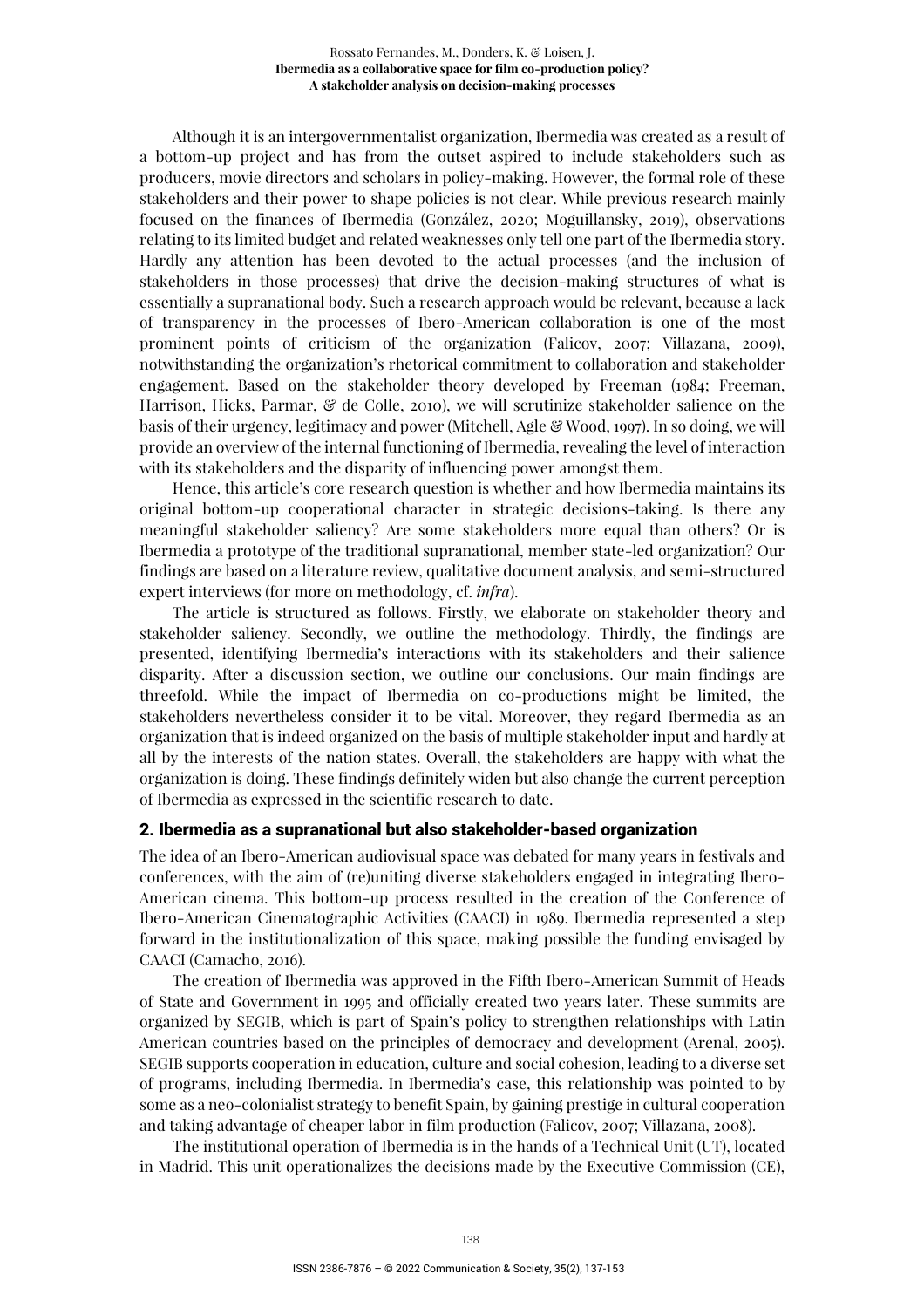composed of six representatives elected by the Ibermedia Intragovernmental Committee (CII), which is the supreme authority, where all member states are represented by a cinematographic authority. To join the program, each country must make an annual contribution to the fund that supports Ibermedia's initiatives. The contribution varies, but all member states have the same voting power. The Intragovernmental Committee and the Executive Commission operate under the auspices of the Conference of Ibero-American Cinematographic Activities, while the General Ibero-American Secretariat provides the necessary institutional and political support.

**Figure 1**: The structure of the Ibermedia Program.



Source: Own elaboration.

As a supranational organization, Ibermedia is situated at the centre of this complex set of institutions, ideas and stakeholders (González, 2020). However, the level of influence that the stakeholders have in Ibermedia's decision-making process remains unclear.

#### 3. Stakeholder engagement in policy-making

The role of agents in policy development is well researched (Béland, 2009; McCann & Ward, 2012; Stone, 2012). The same applies with regard to scholarly work on the importance of engagement with stakeholders to achieve better policy results (Cashore, Bernstein, Humphreys, Visseren-Hamakers & Rietig, 2019). More specifically in media policy research, a focus on stakeholders has been relevant in studying how policy is actually made and adjusted (Donders & Raats, 2012; van den Bulck, 2012; Lund, 2016; Steemers, 2017).

A stakeholder is defined as "any group or individual that can affect or be affected by the realization of an organization's purpose" (Freeman, 1984, p.53). This broad definition has been the subject of debate, mainly in terms of who should be included in stakeholder analysis. Economic approaches advocate that the shareholders alone should be listened to, while perspectives based on moral and social responsibility adopt broader approaches that include all potential agents (Friedman  $\mathcal{C}$  Miles, 2006). Although the theory originates from a businessoriented academic field (Freeman, 1984), it has also been applied in various other fields (Gregory, Atkins, Midgley & Hodgson, 2020; Laplume, Sonpar & Litz, 2008), reinforcing its relevance for investigating the inclusion of stakeholders in the value creation and management of different interests (Freeman *et al*., 2010).

Engagement with stakeholders can be beneficial to policy development when it occurs transparently and constructively. The management of stakeholders is a crucial tool to achieve better results (Pedrini & Ferri, 2019). This applies equally to public and non-profit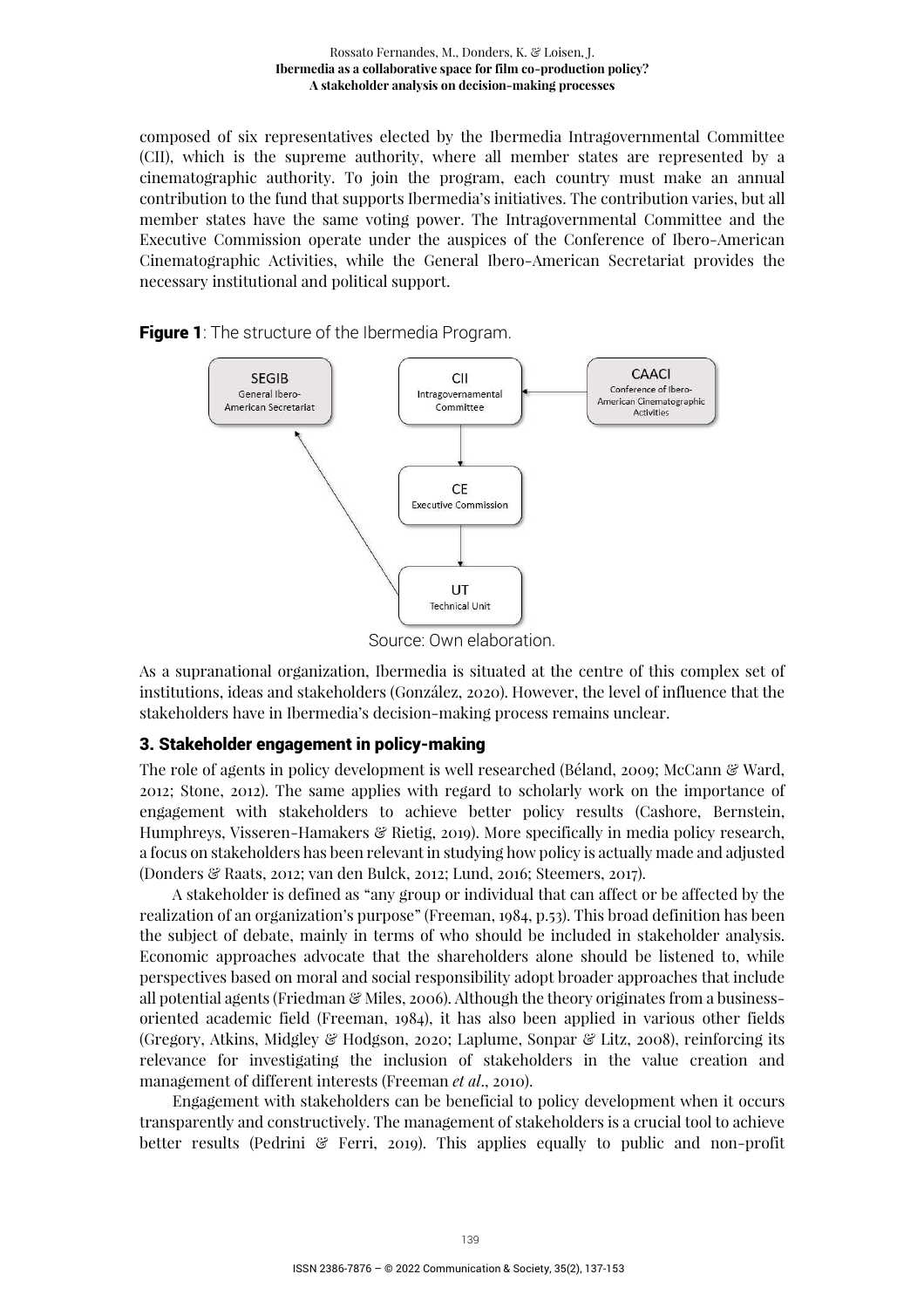organizations, which are better able to accomplish their purpose when they analyze their stakeholders' demands (Bryson, 2004).

Although it has been shown that stakeholders can influence decisions on the basis of their interests, ideas and network (Stone, 2012), their impact on international cultural policies is still under investigated. Stakeholder analysis can clarify their involvement in the policy process. This paper engages in such a stakeholder analysis, making possible the identification of the organization's internal dynamics, which is crucial to understanding who is relevant and what they want, and for clarifying their role in policy development. Its main aim is to analyze the role of stakeholders in Ibermedia and how they affect policy (or not). In so doing, we adopt a stakeholder salience approach (Mitchell *et al*., 1997).

#### 4. Are all equal? The stakeholder salience framework

The stakeholder salience framework posits that the most salient stakeholders will have more possibilities to present a claim and consequently will have more influence in shaping policymaking. This framework can guide institutional decisions when dealing with diverse stakeholders.

Engagement with multiple stakeholders offers the potential to strengthen participation and achieve fair decisions by taking account of multiple interests. In practice, however, it does not always assure democratic participation or the increase of transparency in policy-making (Donders, van den Bulck, & Raats, 2019). The stakeholders can be/often are reduced to the status of observers (Hintz & Milan, 2009). In terms of institutional interactions, their input can sometimes overlap with existing memberships and discussions (Raymond & Denardis, 2015) and be impacted by limited resources (Sanderink & Nasiritousi, 2020).

The theory of stakeholder salience makes possible the analysis of stakeholder engagement. The concept was developed by Mitchell *et al*. (1997) and focuses on the institution's perspective of the various stakeholder claims, explaining who and what is being prioritized. 'Salience' helps to understand who is motivating the institution's decisions and who is not being listened to and why. It is a concept widely investigated and is still useful to acquire a more equal and pluralistic view of an organization's role (Wood, Mitchell, Agle & Bryan, 2021). In particular, salience is an essential element when analyzing global projects with a complex set of actors (Aaltonen, Jaakko  $\mathcal{C}$  Tuomas, 2008), and its use can be recommended in different contexts (Mitchell, Lee & Agle, 2017). The stakeholders are identified and classified according to one or more of the following attributes: power, legitimacy and urgency (Mitchell *et al*., 1997).

#### 4.1. *Power*

The increase of stakeholder participation does not assure an equal position of power for all stakeholders to influence policy-making (Freedman, 2006). Thus, stakeholders can all take part in the policy process but the more powerful ones will have a greater influence (Cammaerts, 2011; Cammaerts & Carpentier, 2006). Consequently, power is usually indicated as the most essential attribute in salience (de Bussy & Kelly, 2010; Parent & Deephouse, 2007).

To operationalize power, Mitchell *et al*. (1997) build on Etzioni's (1964) theory and conceptualize it as a capacity to achieve the desired outcomes by influencing other actors in a relationship to act in accordance with the power-holder's goals. It is defined as having a transitory character, distinguished by three types: coercive, when force or violence is applied; utilitarian, when material or financial resources are used to influence results; or normative, when based on the use of symbolic resources.

Since Ibermedia is a supranational organization, based on voluntary membership and with a non-profit character, the concepts of coercive and utilitarian power are not appropriate to investigate its internal dynamics. Consequently, we drew instead on Barnett and Duvall's (2005) proposal of four types of power. These types are based on two crucial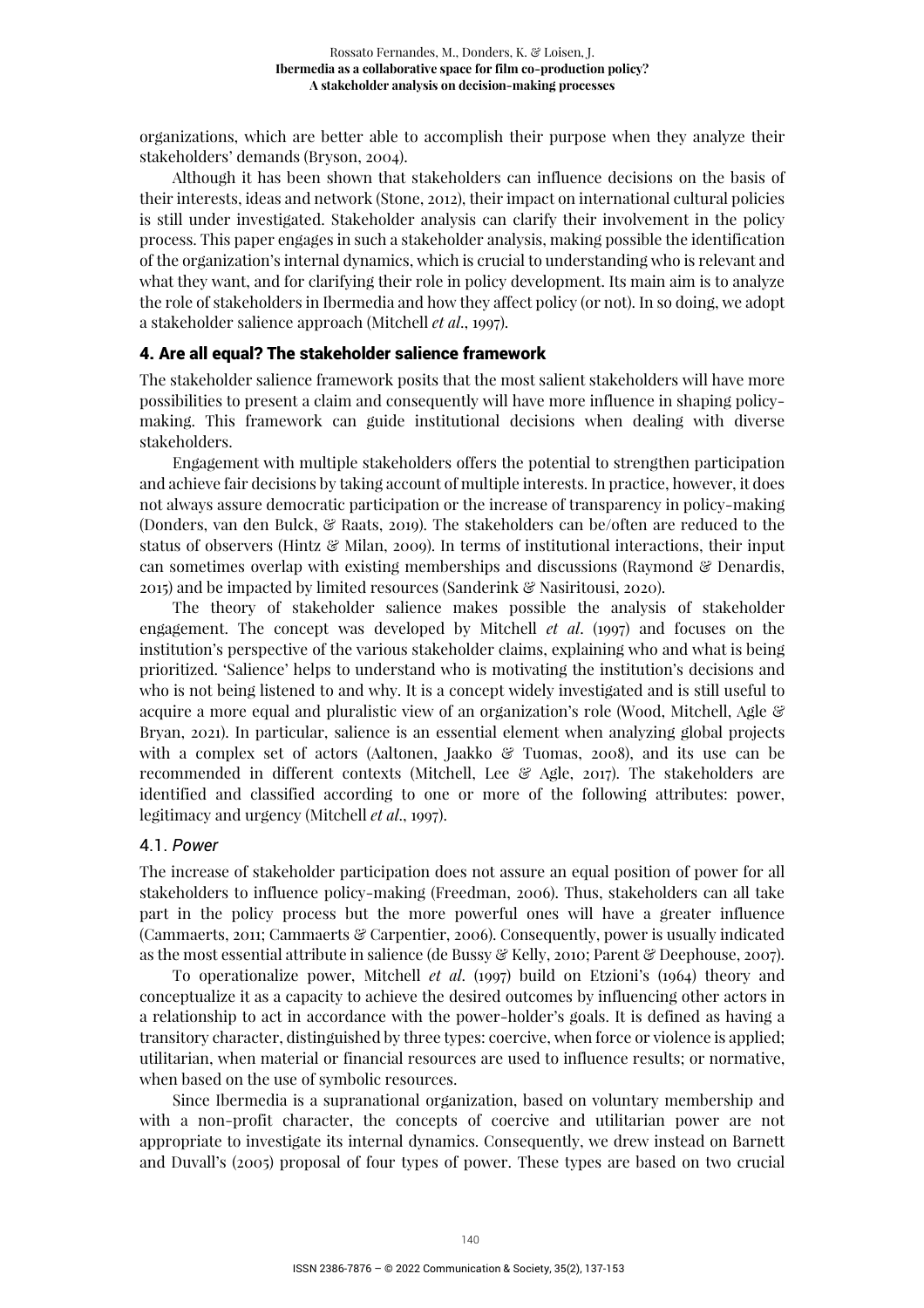dimensions of power: namely, the kinds of social relations through which power works (if it is present among specific actors) and the specificity of social relations through which effects are produced (which can be either direct or diffuse).

The first type is *compulsory power*. This is related to direct control in instances where there is a conflict of interests, and one actor has the power to influence another actor to act in accordance with the former's interests. It encompasses material, symbolic and normative power. As such, this definition is aligned with the proposals of Mitchell *et al*. (1997), but we do not consider it to be a relevant type of power in the Ibermedia case, due to Ibermedia's specific institutional characteristics.

The second type is *structural power*. This refers to the impact of direct, internal and constitutive structural relationships, in which one actor exists in relation to another. The power of these actors is also related but not necessarily in an equal manner. The social structure affects their interests and their social capacities either to dominate or to resist. In other words, it relates to the production and reproduction of internal relationships. Consequently, this type deals with domination and subordination dynamics, which are not the core of the Ibermedia model.

This focus on the role of the social production of actors in shaping their selfunderstanding and interests is also present in *productive power*. This type relates to the diffuse power of a general nature that is present in social relations, which goes beyond mere structure and takes account of networks, systems of knowledge and the wider discourse in which ideas are developed and have an impact on possible actions. It corresponds with Foucault's perception of power at the micro-level of social relations and how it affects their subjectivities. This type therefore allows the assessment of stakeholder interactions via discourses and informal relationships.

The last type is *institutional power*. This is defined as a form of indirect control established in diffuse relationships, where one actor can only affect others through institutional agreements. It deals with the formal and informal institutions that set the agenda, which implies that it also reflects on the decisions that are not made, thereby raising awareness of media policy silences (Freedman, 2010). This type of power is at the core of Ibermedia's relationships, because of its institutional link with other Ibero-American institutions, such as CACCI and SEGIB, which theoretically play a key role in guiding its actions. Thus, for our analysis, we will concentrate on *institutional* and *productive* power.

#### 4.2. *Legitimacy*

Legitimacy is formed by a shared social perception, defined and negotiated at different levels. The literature on legitimacy agrees that it is shaped by cultural beliefs, norms and values in a collective process that requires a consensus (Johnson, Dowd  $\mathcal{C}$  Ridgeway, 2006). Consequently, stakeholder legitimization takes place at the institutional level, but is also affected by social recognition. In particular, the social recognition of a stakeholder can influence the institution's decision to interact with that stakeholder in order to increase its own legitimacy (Prince, 2012; Radaelli, 2000).

In their salience framework, Mitchell *et al*. (1997) build on Suchman's (1995) perception that legitimacy is evaluative, cognitive and socially constructed, and can be identified as a perception that the institution is acting in an adequate, desirable and appropriate manner. However, this approach is related to the organization's legitimacy and not to the stakeholder's legitimacy towards the organization (Barakat, Freitas, Boaventura & MacLennan, 2016).

Considering stakeholder legitimacy from an institutional perspective, Phillips (2003) argues that this legitimacy cannot be separated from power in the salience assessment. As a result, he advocates that institutions should only have a moral responsibility towards their legitimate stakeholders, which assumes that the non-legitimate ones are not to be considered as stakeholders at all. Following this line, Neville, Bell and Whitwell (2011) advocate that the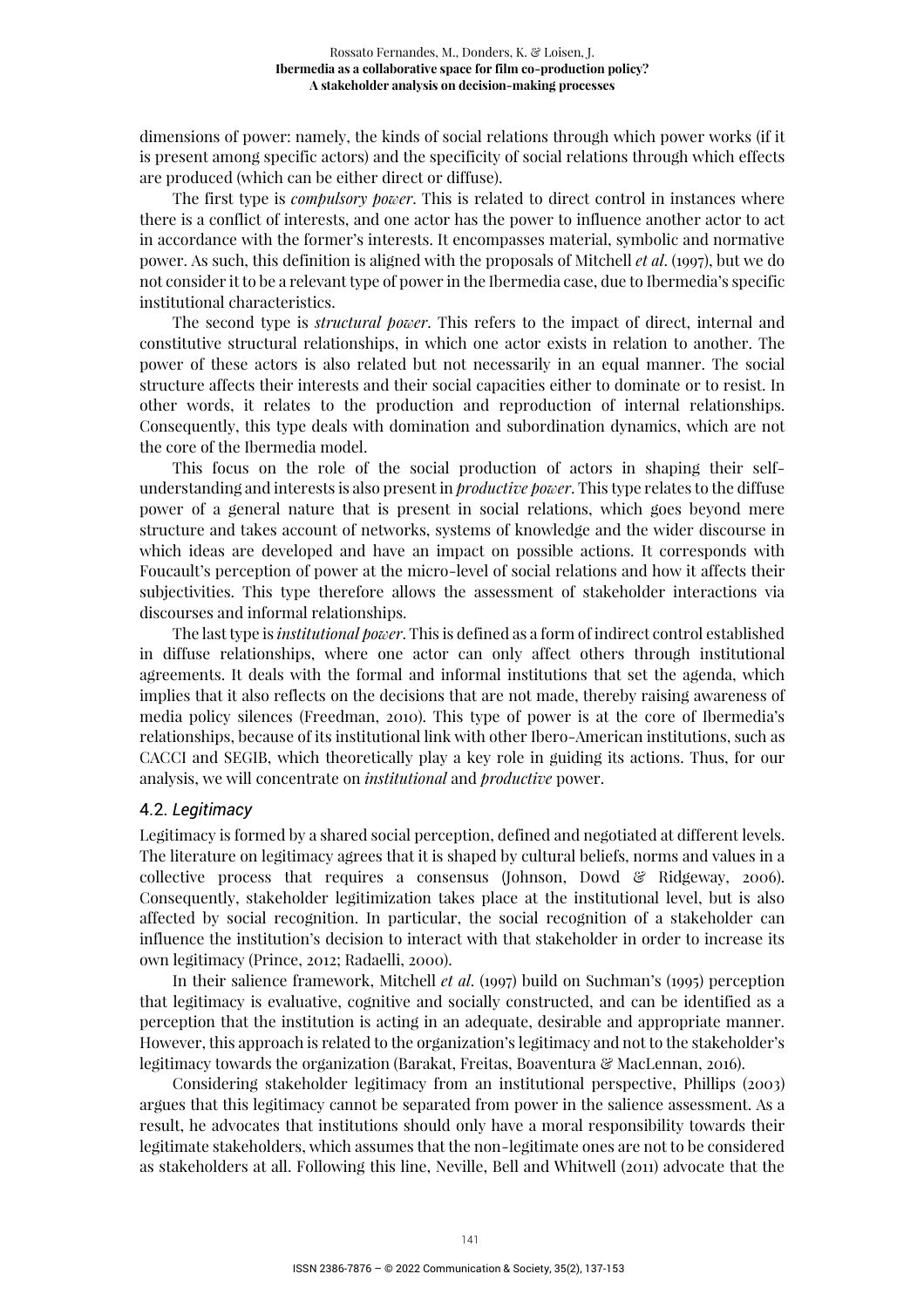moral legitimacy of the claim is the only factor that should be considered. However, we argue that the claim's legitimacy is not necessarily the most important aspect to influence its salience. Even if all the claims are legitimate, Ibermedia will still need to decide where to allocate resources and what claims to listen to. At this point, the legitimacy of the stakeholder also plays a role.

In order to recognize and reconcile the different perspectives towards legitimacy, we have adopted Santana's (2012) concept, which identifies three aspects of legitimacy: *entity*, *claim* and *behavior*. The legitimacy of the stakeholder as an *entity* is related to their social recognition: how society and the institution perceive them. The legitimacy of the *claim* is based on an assessment of whether or not the claim is valid and whether or not it is related to Ibermedia's proper role. The third aspect is *behavior*, which refers to the way the stakeholders act to support their claim. For example, do they present a formal recommendation or simply mention a topic in informal conversation? The legitimacy of the claim and stakeholder behavior are more flexible over time and will impact on the legitimacy as an entity. The institution will recognize as 'more legitimate' those stakeholders who combine all three aspects.

# 4.3. *Urgency*

The final attribute is urgency, which adds a dynamic to the proposed framework. Urgency has a temporal perspective and relates to the way in which the importance of a claim may result in immediate action being taken. Although Neville *et al*. (2011) argue that urgency should not be considered as an element of salience, other research points to urgency as the strongest of the three attributes: Agle, Mitchell and Sonnenfeld (1999) and Wood *et al*. (2021) all underline its importance in the framework. As far as legitimacy it concerned, urgency can either refer to the stakeholder or to the claim that the stakeholder makes. We agree with Eesley and Lenox (2006) and consider that the urgency of the claim matters more than the urgency of stakeholder, since, in our opinion, it is it is less appropriate to attribute urgency to a person than to an action.

This urgency attribute is related to the relevance of exogenous factors in policy settings (Heikkila  $\mathcal{E}$  Gerlak, 2013). The alignment of factors that give an impulse to policy change is known as a 'policy window'. The concept was developed by Kingdon (2014) and proposes that when three key elements are aligned, a policy window opens and a policy action is more likely to happen. The first element is the *problem*: what is perceived as the problem that needs to be solved? If different stakeholders are making the same claim, it is more likely that the claim will be perceived as a problem. The second element is *policy*, which is related to the possible solutions proposed. If the claim can be addressed by ongoing action or is related to planned forthcoming actions, it has a better chance of being heard (Eesley & Lenox, 2006). The third element is *politics*, which is related to a contextual change in the macro-level, such as administration or political change.

An open policy window adds urgency in terms of impacting an institution's decisions. Consequently, we will operationalize urgency based on this concept as a relevant tool to identify what leads to change in media policy (Herzog & Karppinen, 2014).

#### 4.4. *Salience*

The combination of the three attributes of power, legitimacy and urgency allows us to assess a stakeholder's salience in an institution's perception. The more attributes a stakeholder possesses, the more likely that the stakeholder will be listened to by the institution. People and organizations that have no attributes are not considered as being stakeholders, thereby limiting the broader definition of the concept proposed by Freeman (1984) and allowing its operationalization. This framework results in the identification of eight classes, as presented in Figure 2.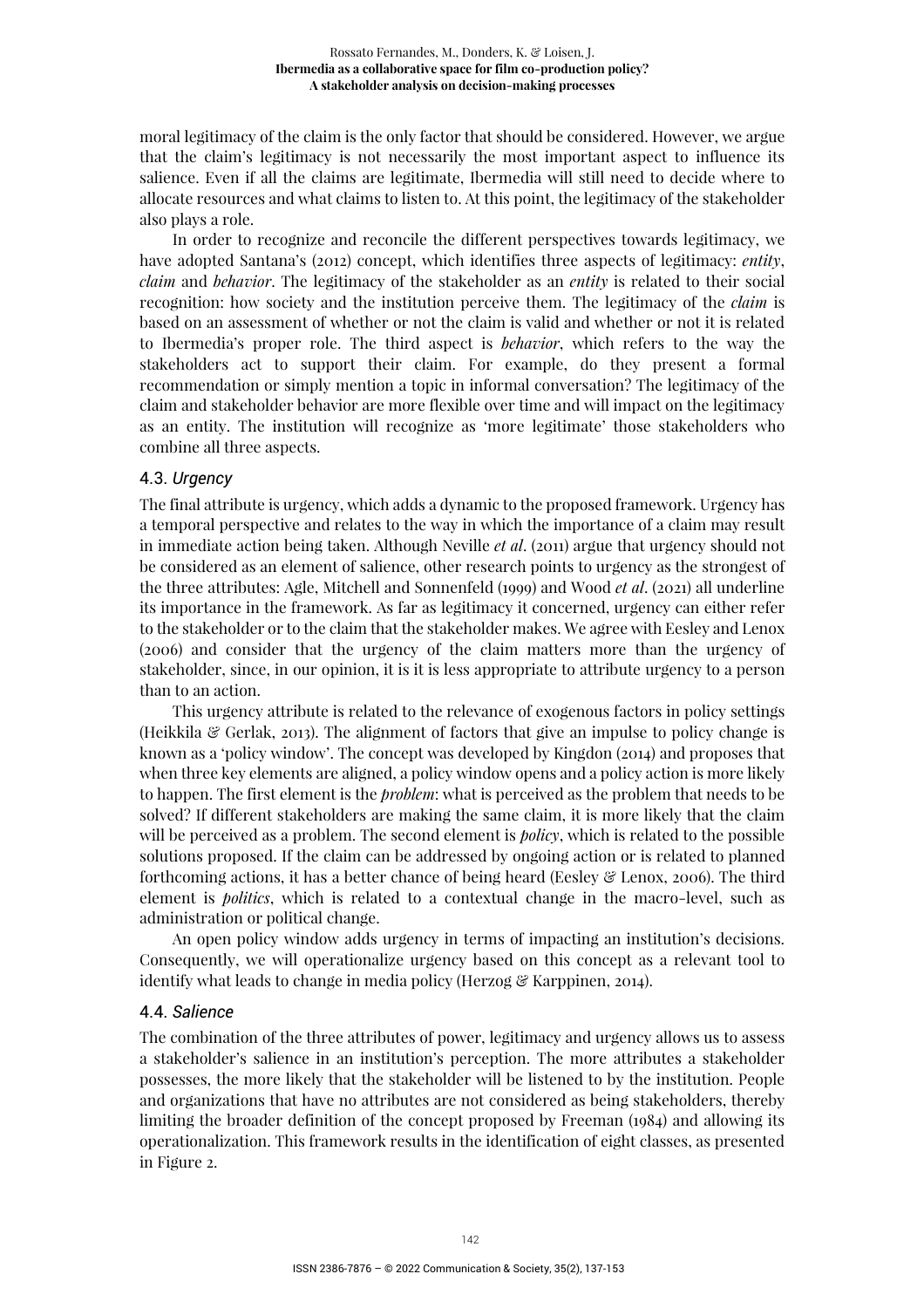#### Rossato Fernandes, M., Donders, K. & Loisen, J. **Ibermedia as a collaborative space for film co-production policy? A stakeholder analysis on decision-making processes**

The stakeholders' positions in the framework map are dynamic, since they can acquire or lose attributes over time. In addition to its transitory character, the map also provides a guide to understanding how institutions perceive and interact with stakeholders in practice, beyond the discourse of bottom-up cooperation. This is particularly relevant when investigating an intergovernmental organization based on a cooperative discourse, where it is expected that the stakeholders will have a predominant role and an equal voice.



Figure 2: The salience framework, adapted and updated from Mitchell *et al.* (1997).

Source: Own elaboration.

This framework is key in our analysis of the expert interviews that we conducted in relation to the functioning of Ibermedia. This will be developed further in the framework below.

# 5. Methodology

To identify the stakeholders and the decision-making processes of Ibermedia, we first engaged in a literature review. Further, a qualitative document analysis (Karppinen & Moe, 2011) was carried out. We analyzed 18 official policy documents, mainly looking for factual information relating to the creation of the Ibermedia program and its agreement updates. We also examined the SEGIB Operational Manual and its reports published between 1997 and 2020, totaling 719 pages. These documents are publicly available in Spanish. The insights from the literature and the findings from the document analysis were largely used in the first (previous) section.

The actual stakeholder analysis, the findings of which are presented in the section below, is based on expert interviews. This is a particularly suitable method to access non-codified knowledge of policy-making (Herzog & Ali, 2015). The selection of experts covers various geographic locations, including 16 member countries of Ibermedia with different sizes, different levels of audiovisual development and different interests, as well as different types of actors, such as producers, directors, scholars, associations and institutional representatives. All the stakeholders we interviewed were invited to recommend other stakeholders, creating a snowball effect. Additional stakeholders were selected randomly from the database of films funded by Ibermedia. This strategy aimed to avoid the representation of just one group by introducing an element of randomness. The sample reunites Ibero-American audiovisual stakeholders that are part of a broader audiovisual and supranational space, which can also be part of other networks (Padovani & Pavan, 2011) or coalitions (Sabatier & Jenkins-Smith, 1999). However, the network established among them is out of the scope of this paper.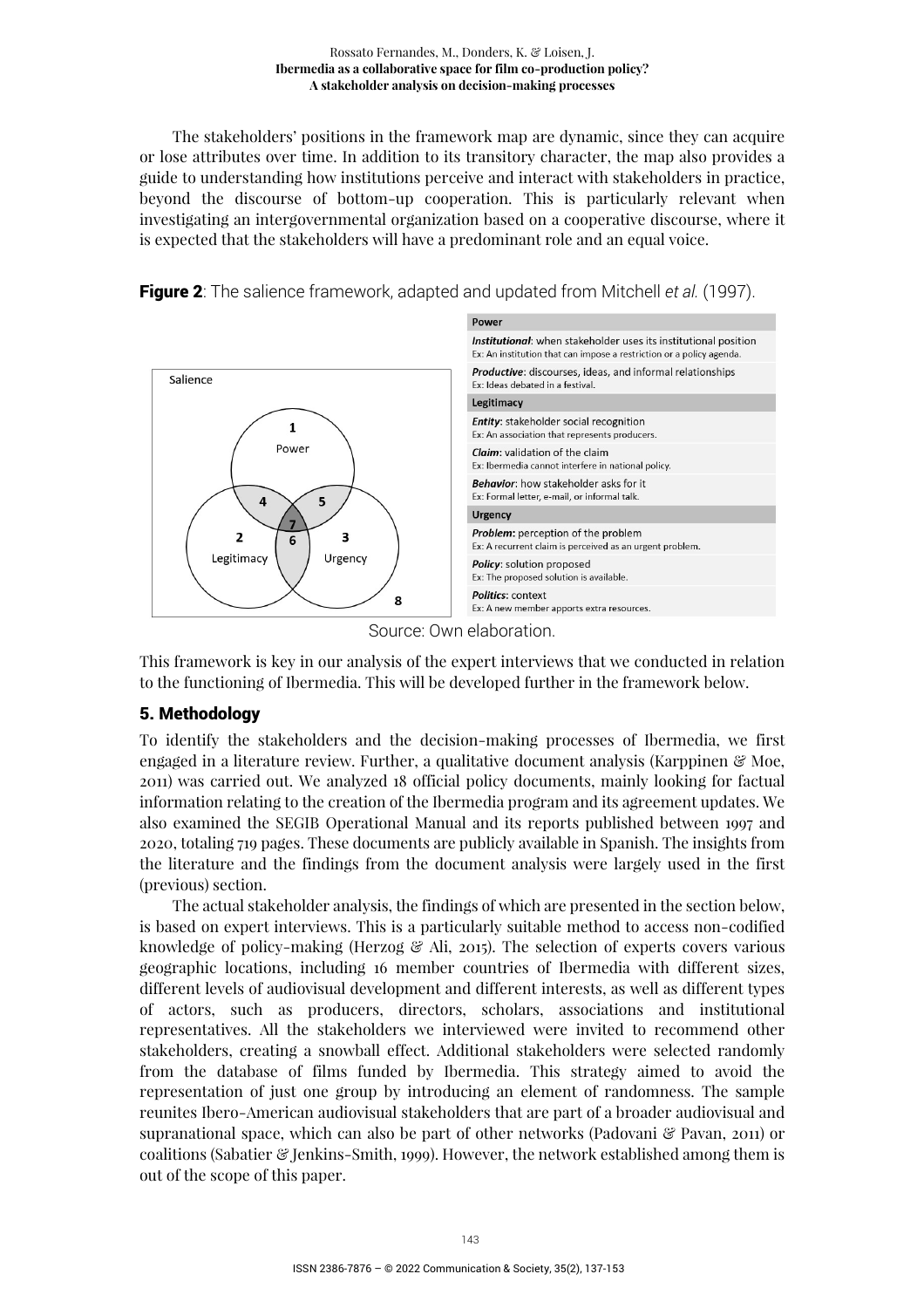| Role                       | <b>Stakeholder Code</b>                    |
|----------------------------|--------------------------------------------|
| Producer / Director (n=13) | 2, 3, 4, 5, 6, 7, 8, 9, 12, 13, 14, 15, 17 |
| Institutional (n=6)        | 1, 10, 11, 16, 19, 21, 22                  |
| Researcher (n=2)           | 18, 20                                     |
| $N_{total} = 22$           |                                            |

Figure 3: Overview of the stakeholders interviewed.

# Source: Own elaboration.

Twenty-two semi-structured expert interviews (Herzog & Ali, 2015) were conducted in Portuguese and Spanish between January and March 2021. We anonymized the interviewees to encourage openness. Some interviewees also requested this. Figure 3 shows an overview of the participants. The minutes were translated into English and analyzed through a qualitative document analysis, based on the salience framework proposed in the theoretical part of this paper (cf. *supra*) (Puppis, 2019). In addition to this deductive analysis, we also engaged in an inductive analysis of the data. We further carried out a thematic analysis (Herzog *et al*., 2019) to identify the themes that emerged recurrently outside the salience framework that forms the core of this article. In that way, we hoped to ensure the inclusion of relevant findings that have perhaps not yet been considered in previous stakeholder research.

# 6. Stakeholder salience in Ibermedia

The findings will be presented in accordance with the attributes of the salience framework. A fourth and a fifth category were added inductively to discuss the human factor and the general positive appreciation of stakeholder involvement in Ibermedia –something that is not often mentioned in the literature. These additional aspects appear to be particularly relevant in the Ibermedia context and emerged from our thematic analysis.

# 6.1. *Power*

Institutional power is strongly in evidence. Even Ibermedia recognizes that institutions are more salient (Institutional, resp. 22). This power manifests itself in two main ways. First, in the formal link that Ibermedia has with CAACI and SEGIB. CAACI is responsible for proposing policy and for a long time Ibermedia was treated as just one of its many activities, with no clear distinction of their interests (Institutional, resp. 21, 22). In 2016, SEGIB published an Operational Manual (SEGIB, 2016) that enforces a more precise separation between CAACI and Ibermedia, consequently reinforcing Ibermedia's link with SEGIB as an institutional umbrella that guides procedures. Although CAACI remains in charge of the policy-making and has a predominant role in decision-making, Ibermedia needs to follow SEGIB guidelines when operationalizing these policies and must report to them.

At this level, money also affects power. In the beginning, Spain was the principal investor and consequently had a more prominent role in the decision-making (Institutional, resp. 21). However, this scenario has changed: due to an economic crisis, Spain decreased its investment in Ibermedia and has no longer been the predominant investor since 2013 (Ibermedia, 2020). This change, combined with adopting a new formula to allocate the available resources between the different projects after 2016, positively impacts the power disputes amongst the members and reinforces the collaborative tone in meetings (Institutional, resp. 21, 22).

In addition to the connection with top-down institutions, the second way that institutional power is evidenced is in the relationships that Ibermedia establishes with bottom-up institutions, such as the Ibero-American Producers Association (FIPCA) and Association of Services for Audiovisual Producers (EGEDA). It also has close contact with the international school of cinema and television in Cuba (EICTV) and several cinema festivals.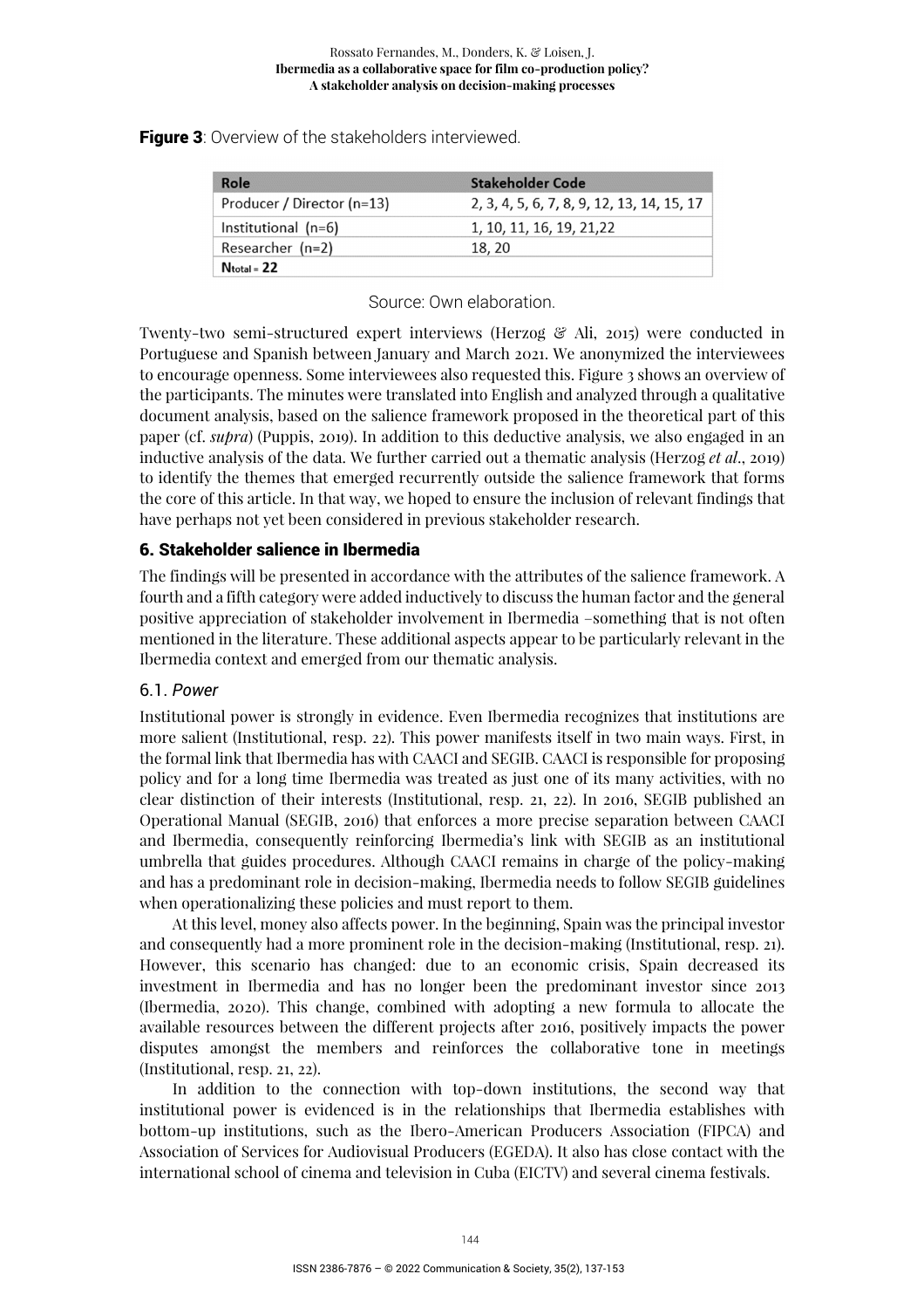#### Rossato Fernandes, M., Donders, K. & Loisen, J. **Ibermedia as a collaborative space for film co-production policy? A stakeholder analysis on decision-making processes**

FIPCA works closely with Ibermedia: "Our institutional relationship is very good, very fluid; we talk at least twice a month" (Institutional, resp. 1). EGEDA also has a good relationship with Ibermedia and FIPCA, and they organize activities together, such as Platino Industria, a media market event "at which Ibermedia will have a stand in an event of this kind for the first time" (Institutional, resp. 10). In other words, there are strong connections between all these bodies:

If EGEDA has a claim, our closest contact is FIPCA, because we, like FIPCA, also represent the producers. So, our first point of contact is usually FIPCA. FIPCA will then contact CAACI or Ibermedia. But since our relationship with Ibermedia is also good, sometimes we go directly to them, but we keep FIPCA informed, I have a weekly meeting with FIPCA. FIPCA is on the administrative council of EGEDA and EGEDA has a seat in the FIPCA committee (Institutional, resp. 10).

Considering its specific relevance to their profession, the producers tend to direct their claims towards FIPCA (Institutional, resp. 10, 16; Producer, resp. 9, 14): "We prefer it that way: having one consensual claim from all Ibero-American countries is better than all the countries making separate claims" (Producer, resp. 9). FIPCA can then serve as a filter:

Everybody thinks that Ibermedia has lots of resources. Every time the producers and organizations have a new initiative; they think: let's ask Ibermedia for support. But I, as the producers' representative, have to limit their requests, because at FIPCA we know that Ibermedia has a limited budget that is being reduced still further by shrinking national contributions, so that its resources are not so big (Institutional, resp. 1).

This same close relationship was not evidenced at the CAACI level, where the Ibermedia policies are developed. However, this has changed for the better in recent years: "The relationship between CAACI and the sector, represented by FIPCA, was almost non-existent, but with the appointment of the new CAACI president, Pierre-Emile Vandoorne, the connection was finally made" (Institutional, resp. 10). This collaboration was formalized at the Berlinale in 2020, when FIPCA and CAACI signed a mutual cooperation agreement to strengthen their partnership, reinforcing the bottom-up connection.

Productive power encompasses the ideas debated in the field that could influence competing claims. These debates occur at cinema festivals and are mainly focused on technical aspects (Institutional, resp. 1, 21, 22; Producer, resp. 4, 9, 14): "The technical and artistic collaboration in the co-production was discussed at a roundtable [...] Ibermedia is becoming more flexible" (Producer, resp. 9). "Now they are accepting digital release, not just release in movie theatres, so that the program is constantly adapting to the sector" (Producer, resp. 4). In that sense: "There is an opening for improvement; they know how to evolve with the sector" (Producer, resp. 15). However, some stakeholders argue for a debate that goes beyond these technical aspects. For example, a common concern involves the digital transformation that is having a major impact on the sector and needs to be addressed, because "a fund for distribution is not everything; it [digital transformation] is a complex topic that needs debate" (Producer, resp. 7) but Ibermedia is not leading it (Producer, resp. 3, 6, 7, 8, 9, 12, 13, 14; Researcher, resp. 18). At the same time, the distribution of Ibero-American cinema remains a challenge (Producer, resp. 2, 3, 4, 5, 7, 8, 9, 17; Researcher, resp. 18, 20). As a result, the lack of relevant studies and processes of reflection limits academic engagement (Researcher, resp. 18, 20). This is perceived as a weakness (Institutional, resp. 19; Producer, resp. 12, 14, 17; Researcher, resp. 18, 20) but one that could be addressed with more engagement: "We are close and call Ibermedia often to ask a lot of different things. But I was never invited as an expert to reflect on their role. That is something I miss: the creation of debates that would lead to studies" (Producer, resp. 14).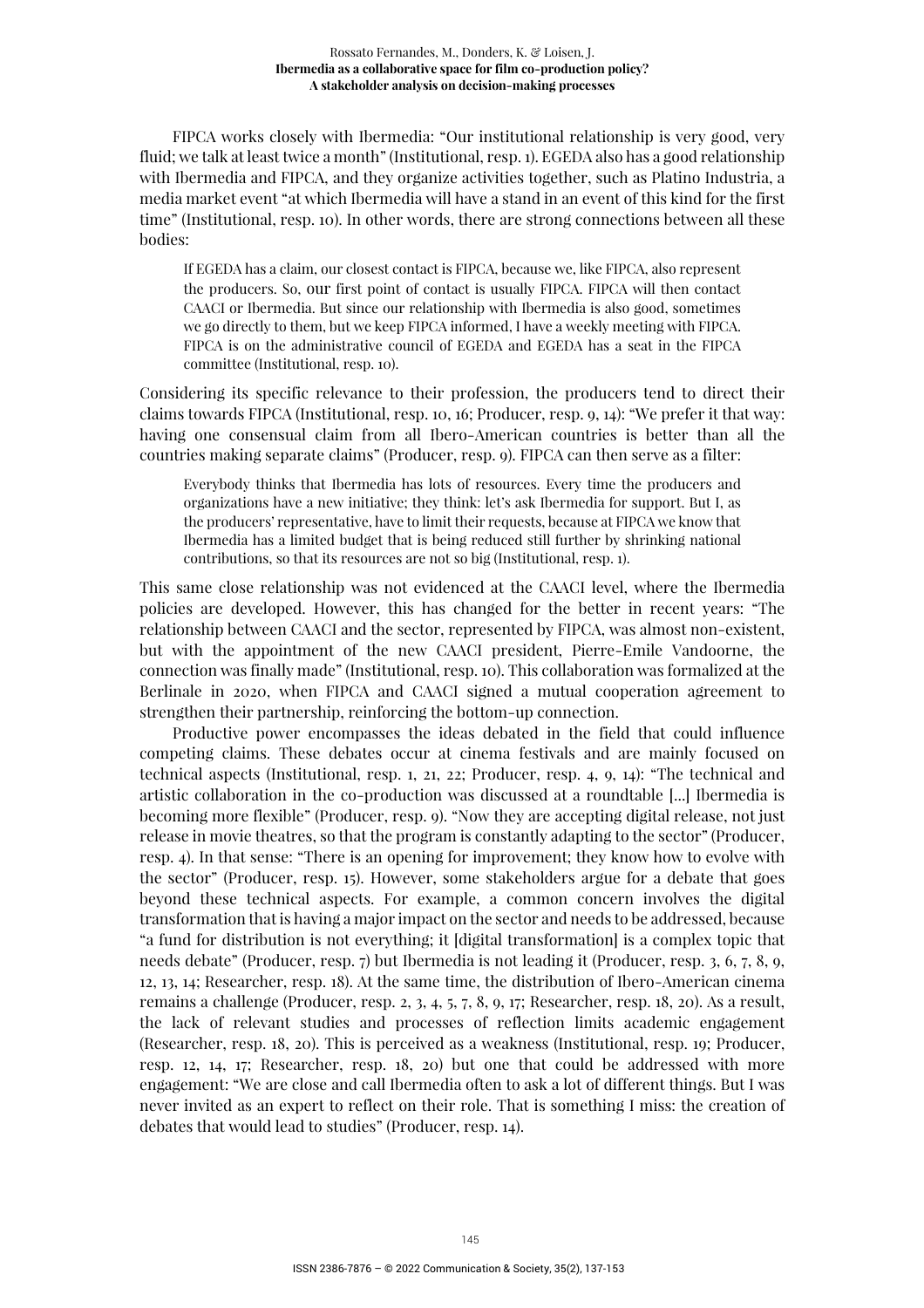# 6.2. *Legitimacy*

The first aspect of legitimacy is entity*.* The main factor that affects Ibermedia's perception of a stakeholder's legitimacy is if the stakeholder is institutionalized or not. This also relates back to institutional power, but not simply to the power of the institutions closest to Ibermedia, such as SEGIB, CAACI and FIPCA:

I once participated in a meeting where producers suggested to Ibermedia the creation of a fund for animation. It was primarily the associations representing the interests of the animation sector who advocated this measure. But Ibermedia listened. A year later, support for animation was launched and that support scheme was clearly inspired by what had been discussed during that meeting (Producer, resp. 2).

Ibermedia also quickly accepted the claim made by women's associations to give extra points to projects with women in leading positions (Institutional, resp. 19). In other words, an association has institutional power and entity legitimacy, while claims made with no institutional support have less legitimacy, as was confirmed by Ibermedia (Institutional, resp. 22). This was also illustrated by a producer who argued that the unused funds of Bolivian movies that were not produced should be redirected to other Bolivian movies in postproduction. This claim was presented without institutional support and was not listened to (Producer, resp. 5).

The second aspect is the legitimacy of the claim as it relates to the authority of Ibermedia to address the claim. As a Technical Unit, this authority could be used constrainingly. However, Ibermedia engages in listening and in consultation with other institutions to address stakeholder claims. For example, presenting the claims to CAACI (Institutional, resp. 1, 21, 22); providing active support to facilitate the participation of new members (Producer, resp. 2, 9, 12; Institutional, resp. 16); and solving the specific problems of supported projects (Producer, resp. 7, 8). These are all evidence of flexibility in legitimizing claims.

The third aspect, behavior, is marked by informal relationships that are mainly formed at events. "I know almost everyone in person. We meet at festivals and events, and established personal relationships" (Producer, resp. 4). In this way, communication happens "not only institutionally but also directly and personally" (Producer, resp. 12). For example: "When I met Elena at a festival, she recognized me and invited me to the table for discussion, but it was not an official discussion" (Producer, resp. 2). Although it is not official, the evidence suggests that this is a common way to present a claim. Some stakeholders even argue that, because of its importance, it should happen more often and with more room for debates (Producer, resp. 3, 5, 6, 14). During these moments, the contact starts in an informal, personal way, but can later evolve into formal propositions.

# 6.3. *Urgency*

This attribute is responsible for adding dynamism to the policy. When more stakeholders are making the same claim, it strengthens the credibility of the problem. Our findings evidence a significant lack of a clear claim from non-institutionalized stakeholders. Most of those interviewed did not present a specific claim to Ibermedia; they usually have a general perception of what should be improved, but rarely offer a straightforward solution. There is also a difference in the level of expectation among the stakeholders. Stakeholders in countries with poor audiovisual policies tend to demand more. They would like Ibermedia "to act as an ambassador for Ibero-American cinema, to help connect with other institutions and markets" (Producer, resp. 3). It could also help to solve national challenges, such as "informing the producers about the funding situation, because the national authorities are inefficient and do not contact the sector on these matters" (Producer, resp. 5). Similarly, Ibermedia could "lobby for national legislation" (Producer, resp. 9) or "help the national institutions to function again" (Producer, resp. 13), even though they are aware that Ibermedia's ability to intervene at the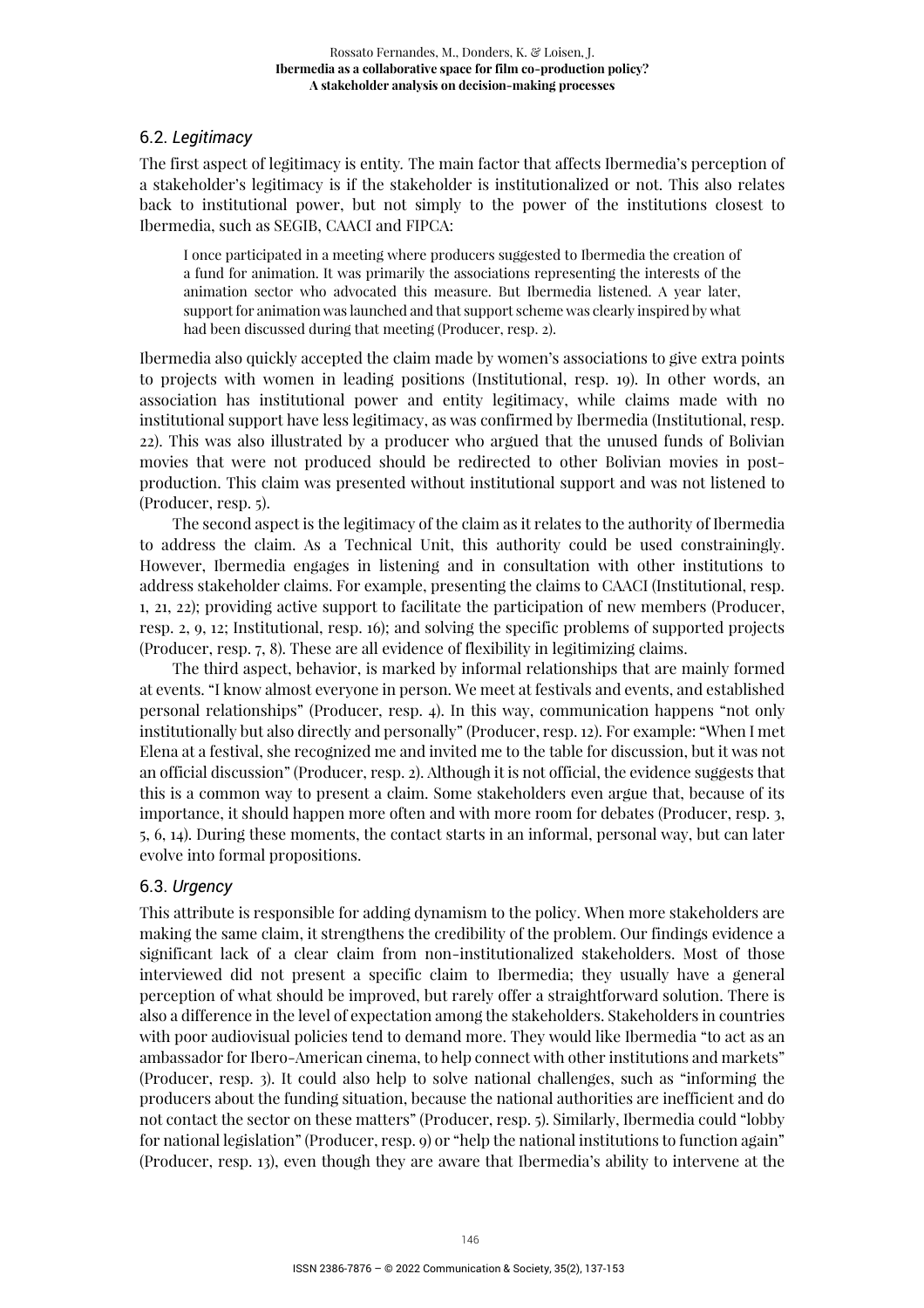national level is restricted. The stakeholders who have access to more funds and have a solid national audiovisual policy tend to demand less, conscious of Ibermedia's institutional and budgetary limitations (Institutional, resp. 1, 10; Producer, resp. 4, 8).

It is primarily associations that present claims. Because they represent a group of stakeholders, this also affects the perception of the problem. The recent changes in the funding, with the inclusion of support to TV series and the additional points given to projects with women in leading positions (Ibermedia, 2021), were a response to claims made by organizations representing several stakeholders. In this respect, an important factor is the availability of the solution (policy). The funding modification was a readily available solution, since it merely proposed an adaptation of the already existing program but did not affect the existing budget. Claims that require new action, such as support for distribution and promotion, may be constrained by the limited budget. As the budget is made up by national contributions, the "lack of interest from national authorities" (Institutional, resp. 16) impinges on the third aspect, politics. When "member states do not value Ibermedia enough, their economic investment is small, so that the possibilities of the program are reduced" (Institutional, resp. 10). This was repeatedly mentioned as the main problem that constrains Ibermedia's development (Institutional, resp. 1, 10, 16; Producer, resp. 8, 13), because "with the same mentality and more budget, it could do much more" (Institutional, resp. 10). Some producers explained that the limited budget had an impact on their engagement to Ibermedia, because the level of financial support it gives is not really significant in the total production budget, and sometimes the level bureaucracy involved means that it is not worth making the effort (Institutional, resp. 1, 16; Producer, resp. 2, 4, 6). Even so, everyone argues in favor of more budget.

#### 6.4. *The human factor*

Some of our findings go beyond the framework used, because they focus more specifically on stakeholder relationships. A vital point mentioned by several respondents is the familiarity of the persons who are in charge of the Technical Unit, and who are seen as a reference point in the sector (Institutional, resp. 1, 10, 11, 16, 19; Producer, resp. 7, 8, 12): "They are the same people. Some of them I met at festivals, others not. But you already feel that they know you and that makes it more comfortable" (Producer, resp. 7). Although the application procedure is perceived as bureaucratic, technical support was always described as fast, accessible and efficient. When Ibermedia demonstrates a "particular interest in the projects" (Producer, resp. 4), they have a "good understanding of cinema production" (Producer, resp. 14) and are "generous" (Producer, resp. 12). This mutual affection creates an environment in which the stakeholder feels that Ibermedia is "sensitive to the needs of producers" (Producer, resp. 8).

The continuity of the same staff is consistently reported as an important point to "make things seem alive" (Institutional, resp. 16). This applies equally to the Technical and Executive Secretariat, under the leadership of Elena Vilardell, who has a crucial role in maintaining the stability of the Ibermedia program:

I, as an institutional representative, will eventually move on, but Elena does not move on. She was there before I came and she will be there when I leave [...]. Elena is neutral, knows everybody, has a lot of technical knowledge, is not subject to political change and it is not a political authority. She has freedom and therefore more influence (Institutional, resp. 21).

Elena was mentioned in all interviews and is recognized as the personification of the program, which helps to establish an affectionate and informal relations with Ibermedia. As such, she builds an atmosphere of openness with the stakeholders, who feel that they can present a claim when they need to.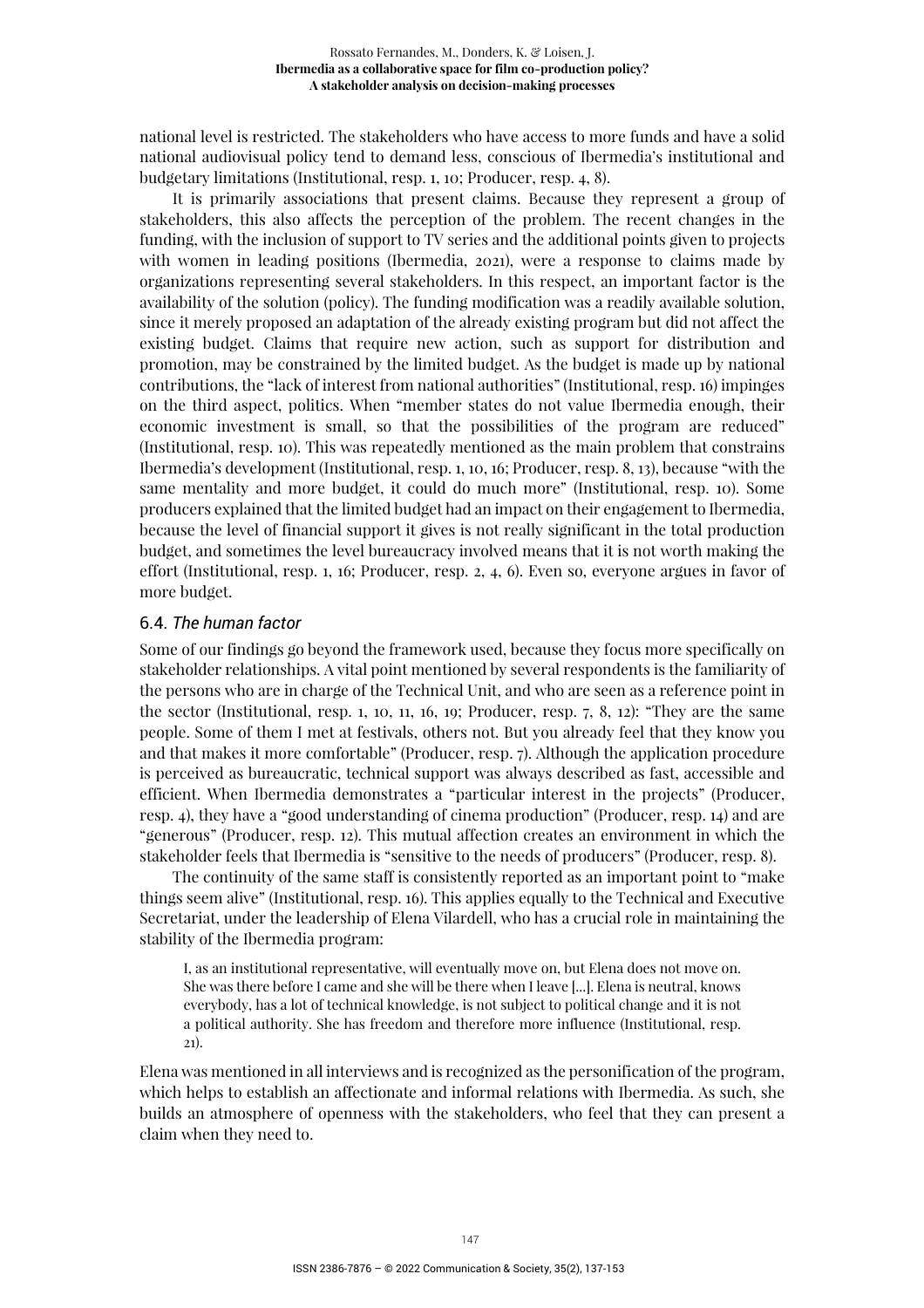# 6.5. *Positivity*

Together with a general sense of liking for Ibermedia, a general feeling of positivity was also perceived. Those interviewed have a very positive vision of the institution, but also a comprehensive view of its limitations and are unanimously in agreement that it should continue to exist and develop. The stakeholders reported no tensions between Latin American and European countries.

Ibermedia's role "is not just about funding, but also about discourse, its participation in events, and the attention that it can devote to a topic. It is a reference for all professionals" (Producer, resp. 12). Ibermedia is "a space for encounter" (Producer, resp. 3). The coproductions involve an "exchange of experience among producers and establish relationships that continue on to other projects" (Producer, resp. 3). It is not just an economic relationship (Producer, resp. 8); the ties it establishes are lasting (Producer, resp. 12), it promoted coproduction, even though Ibermedia might not select some projects, they continue being developed (Producer, resp. 14). In other words, the creation of networking and exchanges within the sector are reported by many as one of Ibermedia's main contributions (Producer, resp. 2, 3, 7, 8, 9, 12, 13, 14, 15, 17), as well as its impact on the institutionalization of Ibero-American audiovisual projects through its encouragement of producer engagement (Institutional, resp. 16; Producer, resp. 2, 3, 7, 9, 12). The positive evaluation of Ibermedia reduces the stakeholder's claims who perceive that the program is already good. As one respondent put it: "I never made a direct claim, but I feel that they are open. For me, the program works" (Producer, resp. 6).

# 7. People shaping policies

Ibermedia maintains its initial intention of being a bottom-up, stakeholder-based institution. The stakeholders confirmed its openness, and it is not simply the institutions formally linked to Ibermedia that are being listened to; many different associations representing many different stakeholders are also invited to the table. This is remarkable, since most research into multi-stakeholderism indicates a lack of equitable inclusion (Cammaerts & Carpentier, 2006; Donders *et al*., 2019).

Stakeholder engagement mainly takes place in informal contexts (McCann & Ward, 2012), such as movie festivals, where the connections made by people and through people shape policy-making (Béland, 2009; Stone, 2012). FIPCA is a vital partner that helps to strengthen this connection with the stakeholders, because it readily listens to and reports on the producers' claims. Its members are also advocates for Ibermedia at the national level, pressuring national authorities to become part of the organization and support it financially. This confirms the importance of engaging with stakeholders to achieve better policy results (Cashore *et al*., 2019; Pedrini & Ferri, 2019). The Ibermedia staff also play a role in connecting to the sector through their cordial and understanding approach, whilst also serving as a sectoral reference point. This demonstrates the impact that civil servants can have.

The stakeholders are generally very positive about their engagement towards Ibermedia and feel that they can impact decision-making. Again, this is striking, because stakeholders often do not have enough salience to impact actual outcomes and are reduced to the role of observers (Hintz & Milan, 2009). They are also very positive about Ibermedia's work and its results in the Ibero-American audiovisual sector. Other supranational audiovisual institutions are seldom assessed with the same positivity. EU audiovisual policy faces frequent criticism from its stakeholders (Vlassis, 2017). In Mercosur<sup>1</sup>, the advisory body in charge of audiovisual development, RECAM<sup>2</sup> , was not able to rely on stakeholder engagement to overcome its challenges (Fernandes, Loisen, & Donders, 2021).

<sup>1</sup> Mercosur was created in 1991 by the Treaty of Asuncion as a free-trade region including Argentina, Brazil, Paraguay and Uruguay.

<sup>2</sup> Specialized Meeting of Audiovisual and Cinematographic Authorities of Mercosur and Associated States.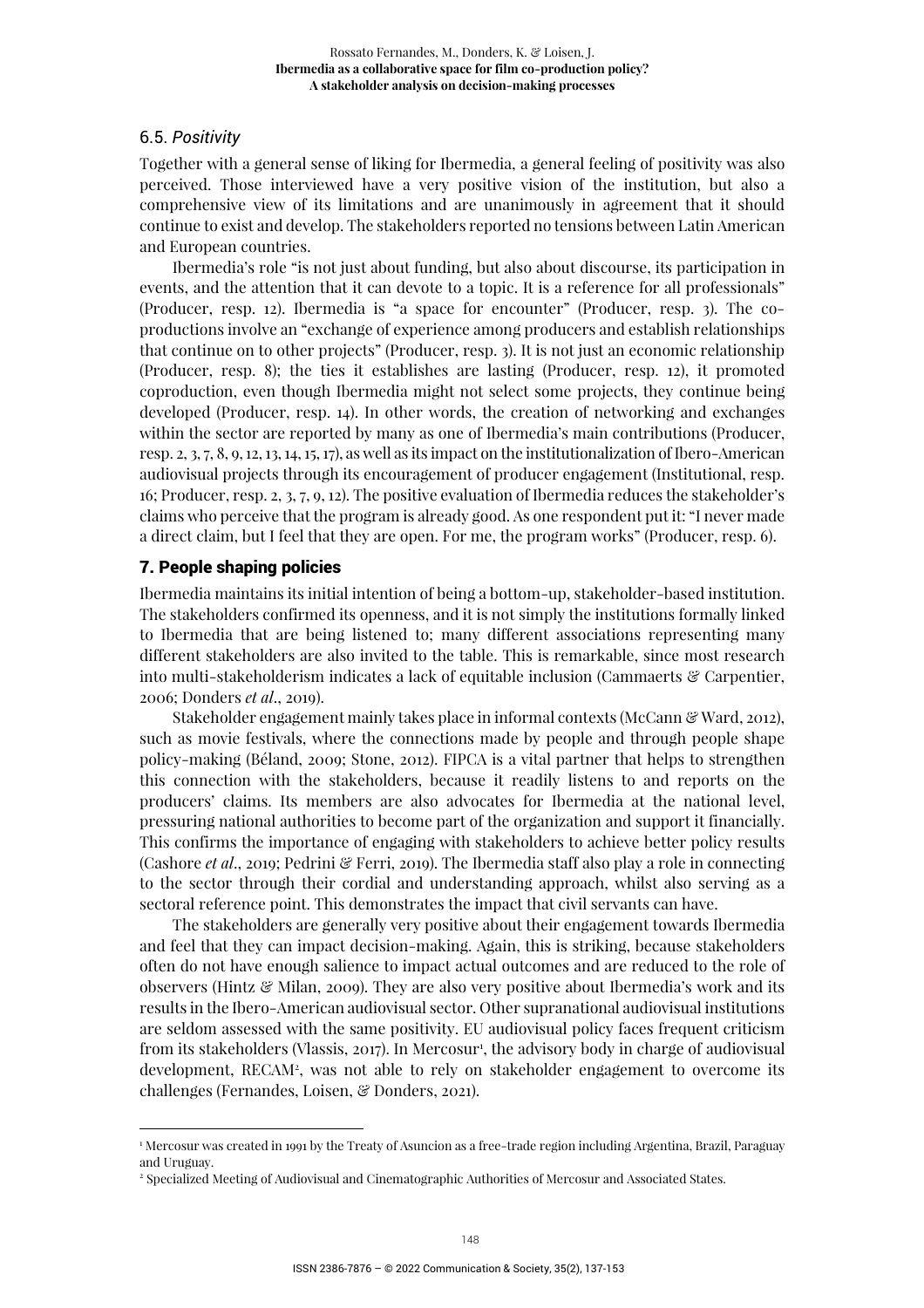This same positivity was also found in the relationship among the member countries. The previously reported tensions reported between Spain and the Latin American countries, which initially questioned Ibermedia's role as a tool to benefit Spanish public relations and give access to cheaper productions (Falicov, 2007; Villazana, 2009), were not evidenced in this research. The decrease of Spanish leadership (Zamorano & Bonet, 2018) together with decrease of investment and the establishment of rules to allocate the available funding equitably among the member countries appears to have eliminated these neo-colonial tensions. Spain's assumed dominance within the organization was not experienced by the stakeholders. Ibermedia listens to and responds to claims regarding technical rules that could disfavor Latin American countries and has evolved with the sector in helping to build a collaborative program. As a result, the Latino-Americanization of Ibermedia co-productions (González, 2020; Moguillansky, 2019) is now also evident in policy-making.

Although Ibermedia is positively evaluated by its stakeholders, it also faces challenges. Previous research criticized the lack of reflection led by Ibermedia (Falicov, 2013), which was confirmed by the organization's absence of leadership in response to the distribution challenge (González, 2020). This is an area where the stakeholders and academia would like to be more participative. The deficit in promoting broader debates and conducting more studies impacts on the productive power and can still be pointed to as a weakness.

Another serious problem is the small budget. Ibermedia depends on national financial contributions and is therefore affected by politics. This limitation influences the number of claims that can be listened to. The claims that can be accommodated within existing or available policies without additional investment have a greater chance of being accepted (Eesley & Lenox, 2006). Consequently, the urgency attribute is crucial to the salience framework (Wood *et al*., 2021), in contrast to the position taken by Neville *et al*. (2011). The small budget is also the main complaint made by the stakeholders, and this may have an impact on their engagement, if it causes them to lose interest in the program. Limited resources can also impose constraints on institutional dialogue (Sanderink & Nasiritousi, 2020) between Ibermedia and other Ibero-American institutions, threatening one of its main strengths: its connections.

# 8. Conclusion

This article set out to investigate as its main research question whether or not Ibermedia still maintains its bottom-up, cooperative nature, which was proclaimed at the time of its creation. Our analysis shows that Ibermedia does indeed still engage with different stakeholders, who feel they have an impact on decision-making. It can therefore still be considered as a collaborative space.

The framework used in this paper provided evidence for the salience of institutions, the relevance of the urgency attribute, and an openness for informal behavior. Informal connections are essential to the Ibermedia decision-making process. The inclusion of two extra attributes that focus on stakeholder relationships provides a deeper salience analysis and is recommended for research dealing with informal contexts.

Stakeholder involvement, the affection generated by informal connections and the general positivity towards Ibermedia are particularities that differentiate Ibermedia from other supranational audiovisual institutions. The role of the Technical Unit is broader than the straightforward implementation of policies and the role of Ibermedia is more than the supporting of co-productions. As a result, it cannot be evaluated solely with reference to the performance of its support programs. Ibermedia's impact also relates to its capacity to stimulate connections among people, where its productive power can be better used.

The paper demonstrates the importance of people to Ibermedia's success and the impact of informal networks in policy-making. In particular, it is necessary to highlight the influence of the staff in building up these connections and promoting greater awareness of the need to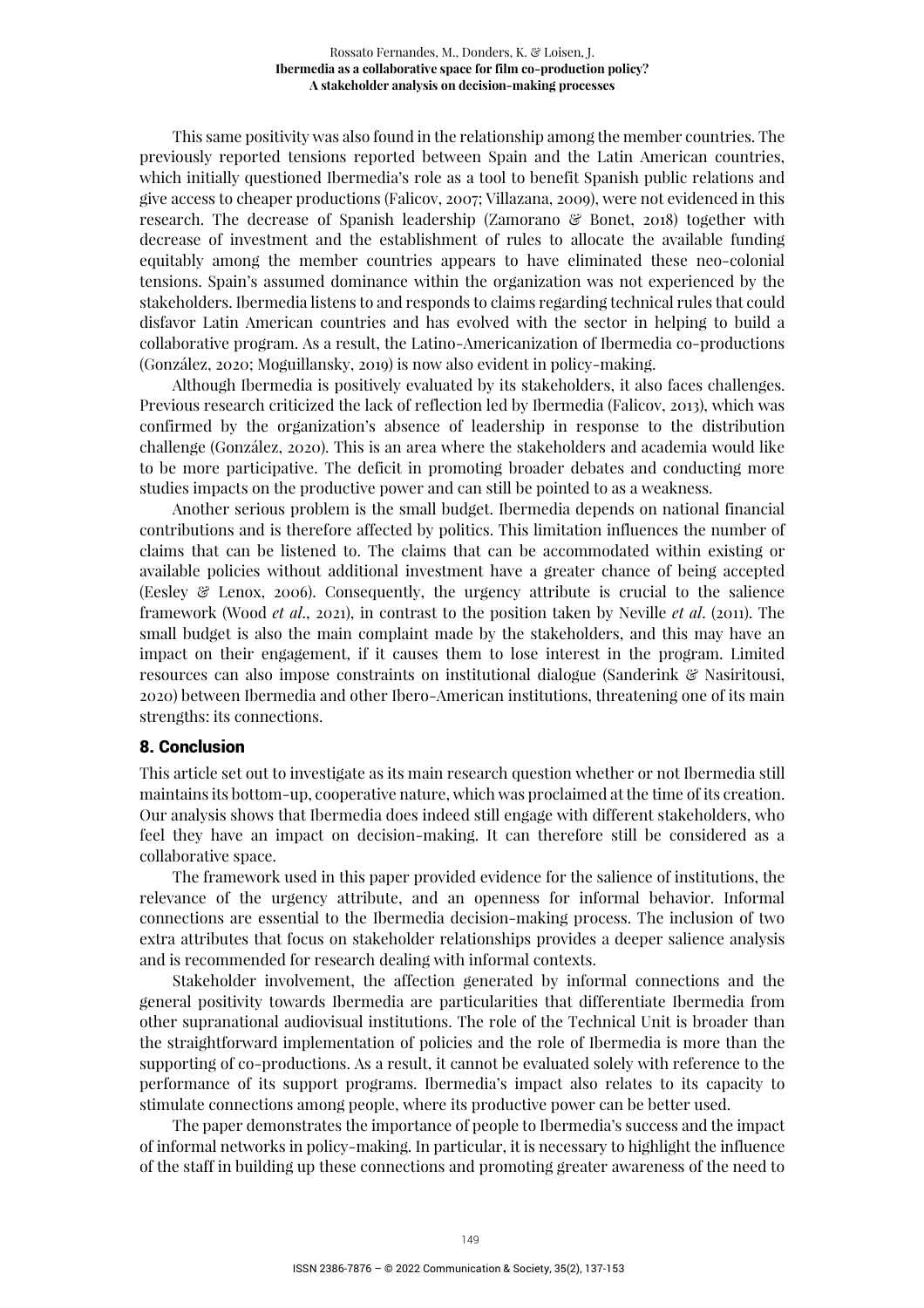consider them in the policy process. Consequently, further research should focus on the informal networks (Freedman, 2008) that are not being translated into official channels, but are the core of Ibero-American audiovisual policy.

Ibermedia is proving itself to be essential to the development of an Ibero-American audiovisual space. The program benefits from good connections and specialized knowledge, so that there is a strong case that greater recognition and financial support should be given by national authorities.

This work was supported by the Coordenação de Aperfeiçoamento de Pessoal de Nível Superior, Brasil.

# References

- Aaltonen, K., Jaakko, K. & Tuomas, O. (2008). Stakeholder salience in global projects. *International Journal of Project Management*, *26*(5), 509-516. https://www.doi.org/10.1016/j.ijproman.2008.05.004
- Agle, B. R., Mitchell, R. K. & Sonnenfeld, J. A. (1999). Who Matters to CEOs? An Investigation of Stakeholder Attributes and salience, corporate performance, and CEO values. *Academy of Management Journal*, *42*(5), 507-525.
- Arenal, C. del (2005). La cumbres Iberoamericanas: El largo y difícil camino hacia su institucionalización. *América Latina Hoy*, 57-72.
- Barakat, S. R., Freitas, L. P., Boaventura, J. M. G. & MacLennan, M. L. F. (2016). Legitimidade: uma análise da evolução do conceito na teoria dos stakeholders. *Revista de Ciências Da Administração*, 66-80. https://www.doi.org/10.5007/2175-8077.2016v18n44p66
- Barnett, M. & Duvall, R. (2005). Power in international politics. *International Organization*, *59*(1), 39-75. https://www.doi.org/10.1017/S0020818305050010
- Béland, D. (2009). Ideas, institutions, and policy change. *Journal of European Public Policy*, *16*(5), 701-718. https://www.doi.org/10.1080/13501760902983382
- Bryson, J. M. (2004). What to do when stakeholders matter: Stakeholder Identification and analysis techniques. *Public Management Review*, *6*(1), 21-53.

https://www.doi.org/10.1080/14719030410001675722

- Camacho, M. Y. (2016). *El espacio audiovisual iberoamericano (EAI): un proyecto regional*. México D.F.: Instituto de Investigaciones Dr. José María Luis Mora.
- Cammaerts, B. (2011). Power dynamics in Multi-Stakeholder Policy Processes and Intra-Civil Society Networking. *The Handbook of Global Media and Communication Policy*, 129-146. https://www.doi.org/10.1002/9781444395433.ch8
- Cammaerts, B. & Carpentier, N. (2006). The unbearable lightness of full participation in a global context: WSIS and civil society participation. *Towards a Sustainable Information Society: Deconstructing WSIS*, *8*, 17-49.
- Cashore, B., Bernstein, S., Humphreys, D., Visseren-Hamakers, I. & Rietig, K. (2019). Designing stakeholder learning dialogues for effective global governance. *Policy and Society*, *38*(1), 118-147. https://www.doi.org/10.1080/14494035.2019.1579505
- De Bussy, N. M. & Kelly, L. (2010). Stakeholders, politics and power: Towards an understanding of stakeholder identification and salience in government. *Journal of Communication Management*, *14*(4), 289-305 .

https://www.doi.org/10.1108/13632541011090419

- Domínguez, J. M. M. (2008). Diversidad audiovisual e integración cultural: analizando el programa Ibermedia. *Comunicación y Sociedad*, *9*, 95-118.
- Donders, K. & Raats, T. (2012). Analysing national practices after European state aid control: Are multi-stakeholder negotiations beneficial for public service broadcasting? *Media, Culture and Society, 34*(2), 162-180. https://www.doi.org/10.1177/0163443711430756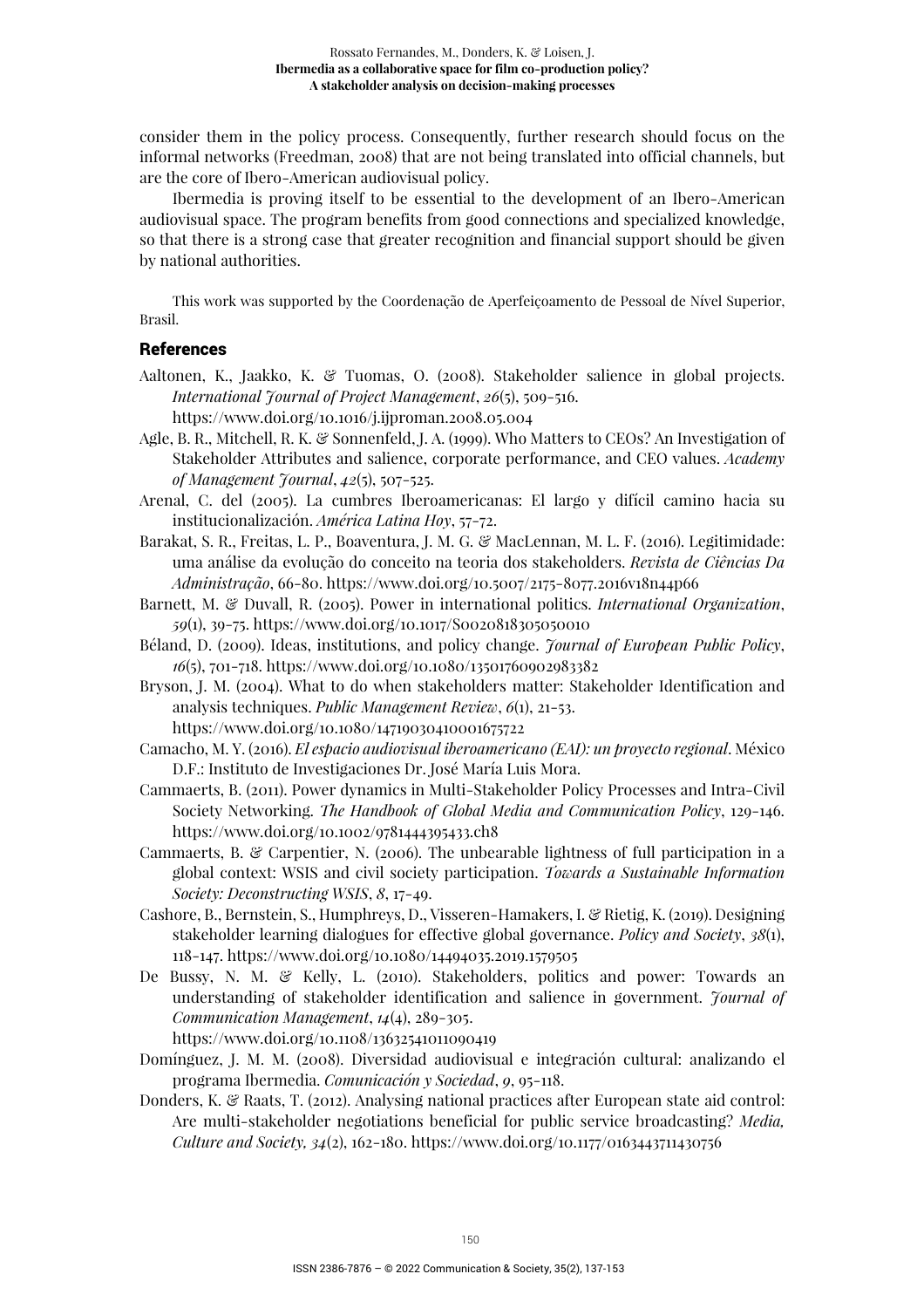- Donders, K., van den Bulck, H. & Raats, T. (2019). The politics of pleasing: a critical analysis of multistakeholderism in Public Service Media policies in Flanders. *Media, Culture and Society, 41*(3), 347-366. https://www.doi.org/10.1177/0163443718782004
- Eesley, C. & Lenox, M. J. (2006). Firm responses to secondary stakeholder action. *Strategic Management Journal*, *27*(8), 765-781. https://www.doi.org/10.1002/smj.536
- Falicov, T. L. (2007). Programa Ibermedia: Co-Production and the Cultural Politics of Constructing an Ibero-American Audiovisual Space. *Spectator*, *27*(2), 21-30.
- Fernandes, M. R., Loisen, J. & Donders, K. (2021). Mercosur caught between lofty ambitions and modest achievements : a critical analysis of 16 years of audiovisual policy-making. *International Journal of Cultural Policy, 27*(4), 544-558. https://www.doi.org/10.1080/10286632.2020.1786544
- Freedman, D. (2006). Dynamics of power in contemporary media policy-making. *Media, Culture and Society*, *28*(6), 907-923. https://www.doi.org/10.1177/0163443706068923
- Freedman, D. (2008). *The Politics of Media Policy*. Cambridge: Polity Press.
- Freedman, D. (2010). Media Policy Silences : The Hidden Face of Communications Decision Making. *International Journal of Press/Politics*, *15*(3), 344-361. https://www.doi.org/10.1177/1940161210368292
- Freeman, R. E. (1984). Strategic management: A stakeholder approach. Cambridge: Cambridge University Press. https://www.doi.org/10.1017/CBO9781139192675
- Freeman, R. E., Harrison, J., Hicks, A. C., Parmar, B. & de Colle, S. (2010). *Stakeholder Theory: The state of the art*. Cambridge: Cambridge University Press.
- Friedman, A. L. & Miles, S. (2006). *Stakeholders: Theory and Practice*. New York: Oxford University Press.
- Getino, O. (2007). *Cine iberoamericano: Los desafíos del nuevo siglo*. Buenos Aires: CICCUS.
- González, L. (2020). Los 20 años del Programa Ibermedia : consolidación y nuevas dinámicas de cooperación para el cine iberoamericano. *Revista Eptic*, *22*(3), 25-44.
- Gregory, A. J., Atkins, J. P., Midgley, G. & Hodgson, A. M. (2020). Stakeholder identification and engagement in problem structuring interventions. *European Journal of Operational Research*, *283*(1), 321-340. https://www.doi.org/10.1016/j.ejor.2019.10.044
- Heikkila, T. & Gerlak, A. K. (2013). Building a conceptual approach to collective learning: Lessons for public policy scholars. *Policy Studies Journal*, *41*(3), 484-512. https://www.doi.org/10.1111/psj.12026
- Herzog, C. & Ali, C. (2015). Elite interviewing in media and communications policy research. *International Journal of Media and Cultural Politics*, *11*(1), 37-54 . https://www.doi.org/10.1386/macp.11.1.37\_1
- Herzog, C. & Karppinen, K. (2014). Policy streams and public service media funding reforms in Germany and Finland. *European Journal of Communication*, *29*(4), 416-432 . https://www.doi.org/10.1177/0267323114530581
- Hintz, A. & Milan, S. (2009). At the margins of Internet governance: grassroots tech groups and communication policy. *International Journal of Media & Cultural Politics*, *5*(1), 23-38. https://www.doi.org/10.1386/macp.5.1-2.23\_1

Ibermedia. (2021). *Reporte anual convocatoria 2020* (Vol. 1).

- Johnson, C., Dowd, T. J. & Ridgeway, C. L. (2006). Legitimacy as a social process. *Annual Review of Sociology*, *32*, 53-78. https://www.doi.org/10.1146/annurev.soc.32.061604.123101
- Karppinen, K. & Moe, H. (2011). What we talk about when we talk about document analysis. In N. Just & M. Puppis (Eds.), *Trends in Communication Policy Research: New Theories, Methods and Subjects* (pp. 159-173). Bristol: Intellect.
- Kingdon, J. W. (2014). *Agendas, Alternatives, and Public Policy* (Second). Essex: Pearson.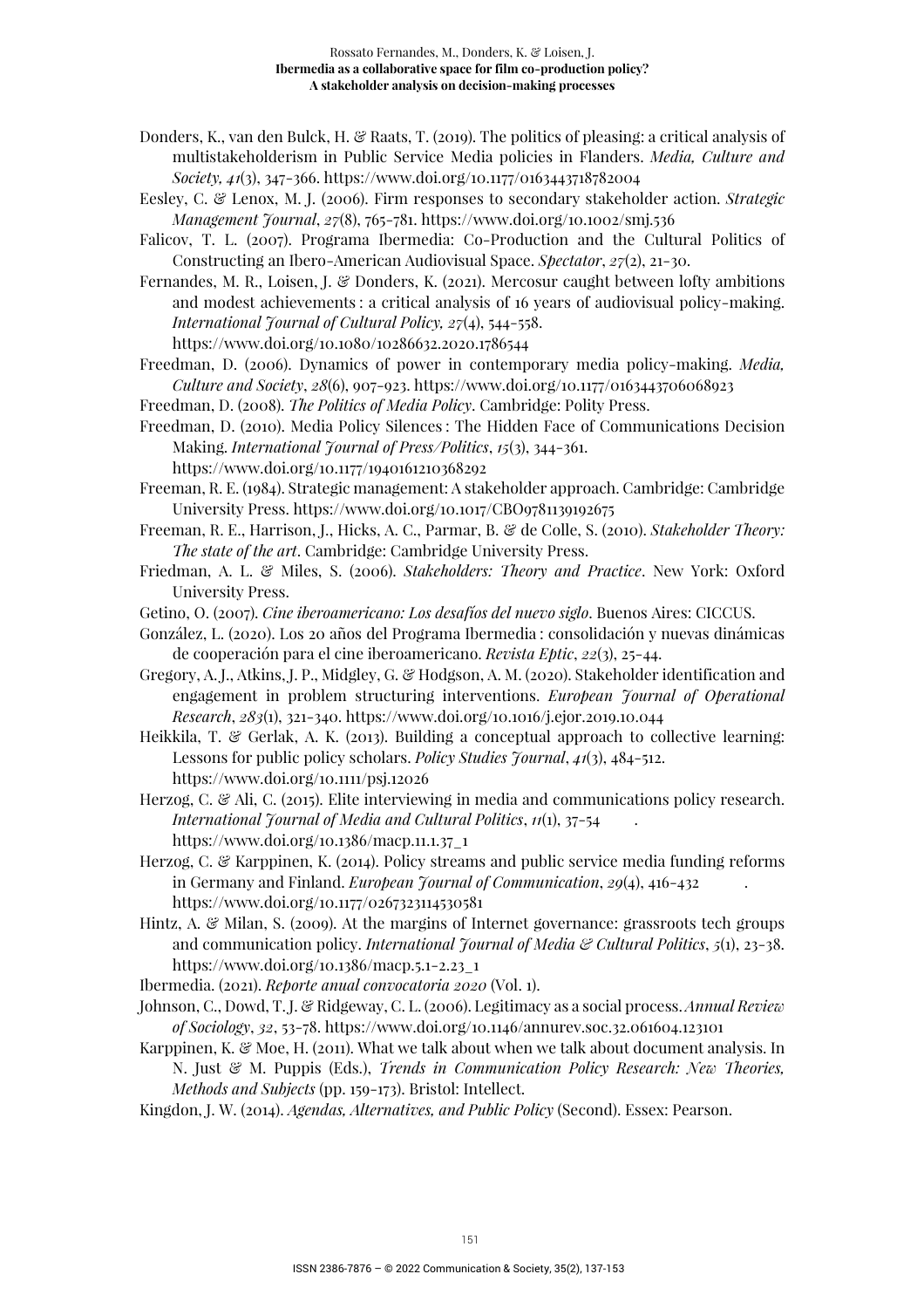- Laplume, A. O., Sonpar, K. & Litz, R. A. (2008). Stakeholder theory: Reviewing a theory that moves us. *Journal of Management*, *34*, 1152-1189. https://www.doi.org/10.1177/0149206308324322
- Lund, A. B. (2016). A Stakeholder Approach to Media Governance. In G. F. Lowe & B. Charles (Eds.), *Managing Media Firms and Industries* (pp. 103-120). Cham: Springer. https://www.doi.org/10.1007/978-3-319-08515-9

McCann, E. & Ward, K. (2012). Policy Assemblages, Mobilities and Mutations: Toward a Multidisciplinary Conversation. *Political Studies Review*, *10*(3), 325-332. https://www.doi.org/10.1111/j.1478-9302.2012.00276.x

Mitchell, R. K., Agle, B. R. & Wood, D. J. (1997). Toward a theory of stakeholder identification and salience: Defining the principle of who and what really counts. *Academy of Management Review*, *22*(4), 853-886. https://www.doi.org/10.5465/AMR.1997.9711022105

- Mitchell, R. K., Lee, J. H. & Agle, B. R. (2017). Stakeholder Prioritization Work: The Role of Stakeholder Salience in Stakeholder Research. *Stakeholder Management*, 123-157. https://www.doi.org/10.1108/s2514-175920170000006
- Moguillansky, M. (2019). Ibermedia, crisis y después: acerca de las transformaciones recientes de la coproducción iberoamericana. *Archivos de La Filmoteca*, *76*(1), 21-34.
- Neville, B. A., Bell, S. J. & Whitwell, G. J. (2011). Stakeholder Salience Revisited: Refining, Redefining, and Refueling an Underdeveloped Conceptual Tool. *Journal of Business Ethics*, *102*(3), 357-378. https://www.doi.org/10.1007/s10551-011-0818-9
- Padovani, C. & Pavan, E. (2011). Actors and Interactions in Global Communication Governance: The Heuristic Potential of a Network Approach. *The Handbook of Global Media and Communication Policy*, 543–563. https://www.doi.org/10.1002/9781444395433.ch33
- Parent, M. M. & Deephouse, D. L. (2007). A case study of stakeholder identification and prioritization by managers. *Journal of Business Ethics*, *75*(1), 1-23. https://www.doi.org/10.1007/s10551-007-9533-y
- Pedrini, M., & Ferri, L. M. (2019). Stakeholder management: a systematic literature review. *Corporate Governance (Bingley)*, *19*(1), 44-59. https://www.doi.org/10.1108/CG-08-2017- 0172
- Phillips, R. (2003). Stakeholder Legitimacy. *Business Ethics Quarterly*, *13*(1), 25-41.
- Prince, R. (2012). Policy transfer, consultants and the geographies of governance. *Progress in Human Geography*, *36*(2), 188-203. https://www.doi.org/10.1177/0309132511417659
- Puppis, M. (2019). Analyzing Talk and Text I: Qualitative Content Analysis. In H. Van, M. Puppis, K. Donders & L. van Audenhove (Eds.), *The Palgrave Handbook of Methods for Media Policy Research* (pp. 367-384). Cham: Palgrave Macmillan. https://www.doi.org/10.1007/978-3- 030-16065-4\_21
- Radaelli, C. M. (2000). Policy transfer in the European Union: Institutional isomorphism as a source of legitimacy. *Governance*, *13*(1), 25-43. https://www.doi.org/10.1111/0952- 1895.00122
- Raymond, M. & Denardis, L. (2015). Multistakeholderism: Anatomy of an inchoate global institution. *International Theory*, *7*(3), 572-616.

https://www.doi.org/10.1017/S1752971915000081

- Sabatier, P. A & Jenkins-Smith, H. (1999). The Advocacy Coalition Framework: An Assessment. In P. A. Sabatier (Ed.), *Theories of the Policy Process* (pp. 117-166). Boulder: Westview.
- Sanderink, L. & Nasiritousi, N. (2020). How institutional interactions can strengthen effectiveness: The case of multi-stakeholder partnerships for renewable energy. *Energy Policy*, *141*(Sept. 2019), 111447. https://www.doi.org/10.1016/j.enpol.2020.111447
- Santana, A. (2012). Three Elements of Stakeholder Legitimacy. *Journal of Business Ethics*, *105*(2), 257-265. https://www.doi.org/10.1007/s10551-011-0966-y
- Steemers, J. (2017). Industry Engagement with Policy on Public Service Television for Children: BBC Charter Review and the Public Service Content Fund. *Media Industries*, *4*(1), 1-16.